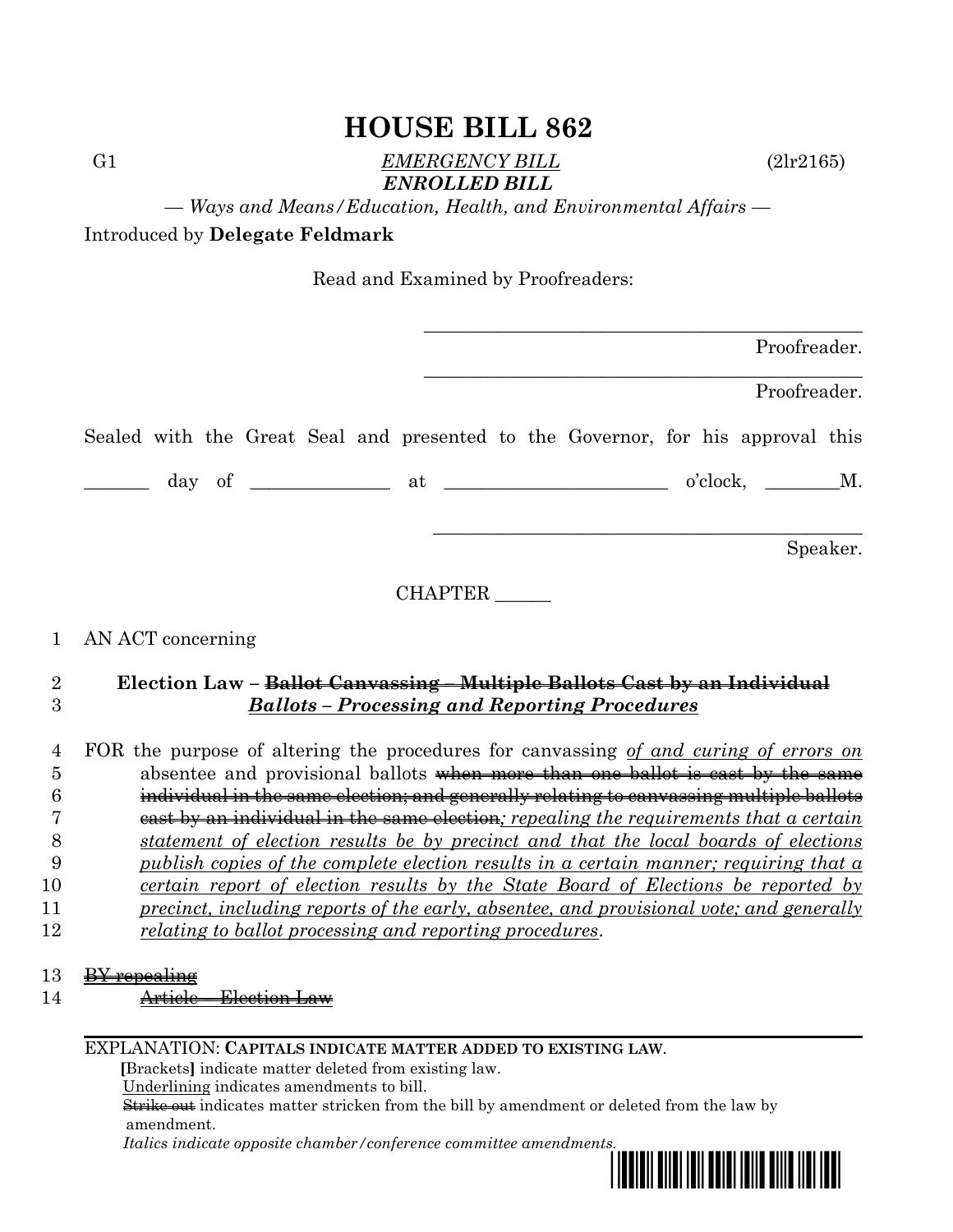| 1<br>$\overline{2}$        | <del>nnotated Code of Maryland</del>                                                                                                                                                                                                                                                         |  |  |  |  |  |
|----------------------------|----------------------------------------------------------------------------------------------------------------------------------------------------------------------------------------------------------------------------------------------------------------------------------------------|--|--|--|--|--|
| 3                          | 2017 Replacement Volume and 2021 Supplement)                                                                                                                                                                                                                                                 |  |  |  |  |  |
| 4<br>5<br>6<br>7<br>8<br>9 | BY repealing and reenacting, with amendments,<br>Article - Election Law<br>Section 11-302(d)(4) $\underline{11-302(d)(5)}$ and (6) and 11-303(d)(2) Section 11-101, 11-302,<br>$11 - 303(d)$ , and $11 - 402$<br>Annotated Code of Maryland<br>(2017 Replacement Volume and 2021 Supplement) |  |  |  |  |  |
| 10<br>11<br>12<br>13<br>14 | <u>BY</u> adding to<br>Article – Election Law<br>Section 11-303.2<br><b>Annotated Code of Maryland</b><br>(2017 Replacement Volume and 2021 Supplement)                                                                                                                                      |  |  |  |  |  |
| 15<br>16                   | SECTION 1. BE IT ENACTED BY THE GENERAL ASSEMBLY OF MARYLAND,<br>That the Laws of Maryland read as follows:                                                                                                                                                                                  |  |  |  |  |  |
| 17                         | <b>Article - Election Law</b>                                                                                                                                                                                                                                                                |  |  |  |  |  |
| 18                         | $11 - 101.$                                                                                                                                                                                                                                                                                  |  |  |  |  |  |
| 19                         | In this title the following words have the meanings indicated.<br>$\left( a\right)$                                                                                                                                                                                                          |  |  |  |  |  |
| 20<br>21<br>22             | <u>"Board of canvassers" means the local board of elections in a county after the</u><br>(b)<br>local board organizes itself for the purpose of canvassing the vote $[after]$ FOR an election in<br><i>that county.</i>                                                                      |  |  |  |  |  |
| 23<br>24<br>25             | "Canvass" means the entire process of vote tallying, vote tabulation, and<br>(1)<br>(c)<br><u>vote verification</u> for audit, culminating in the production and certification of the official<br><i>election results.</i>                                                                   |  |  |  |  |  |
| 26<br>27<br>28             | For absentee ballots, the "canvass" includes the opening of any envelope<br>(2)<br>accompanying an absentee ballot and the assembly and review of absentee ballots in<br>preparation for vote tallying.                                                                                      |  |  |  |  |  |
| 29<br>30<br>31             | For provisional ballots, the "canvass" includes the review of the<br>(3)<br>provisional ballot applications described in $\S$ 11-303 of this title and the assembly and<br>review of provisional ballots in preparation for vote tallying.                                                   |  |  |  |  |  |
| 32<br>33                   | For votes cast during early voting, the "canvass" includes the tabulation<br>(4)<br>of votes cast during early voting.                                                                                                                                                                       |  |  |  |  |  |
| 34<br>35                   | For votes cast in a special election conducted by mail under Title 9.<br>(5)<br>Subtitle 5 of this article, the "canvass" includes:                                                                                                                                                          |  |  |  |  |  |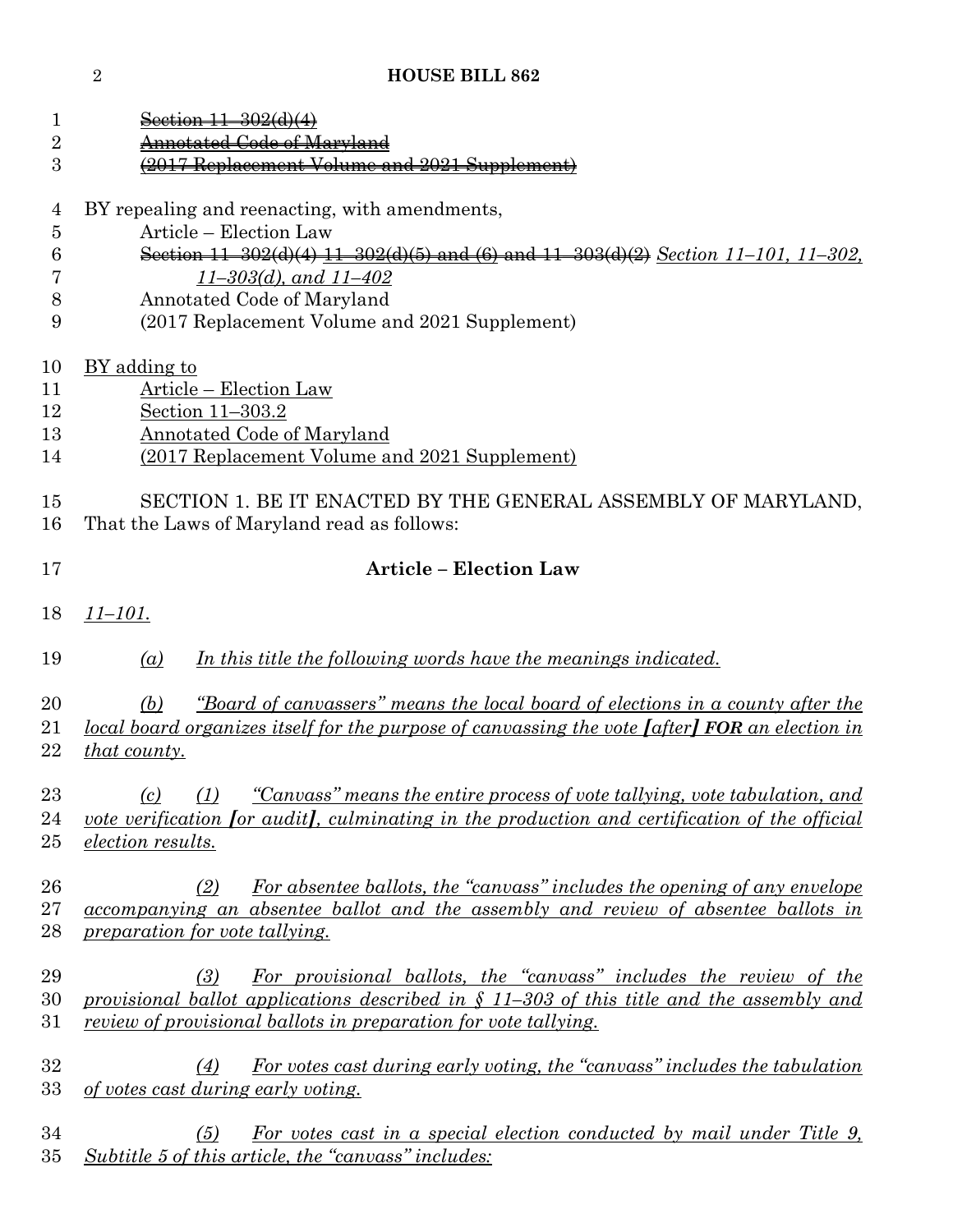| the opening of any envelope accompanying a vote-by-mail ballot<br>(i)<br>and the assembly and review of vote-by-mail ballots in preparation for vote tabulation; and                                                                                                                                                                                                                        |
|---------------------------------------------------------------------------------------------------------------------------------------------------------------------------------------------------------------------------------------------------------------------------------------------------------------------------------------------------------------------------------------------|
| <i>the tabulation of vote-by-mail ballots.</i><br>(ii)                                                                                                                                                                                                                                                                                                                                      |
| <u>"Counting center" means one or more central locations designated by a local</u><br>(d)<br>board to conduct the canvass.                                                                                                                                                                                                                                                                  |
| <u>"Removable data storage device" means a read-only memory device that is</u><br>(e)<br>programmed to record votes as they are cast on an electronic voting system.                                                                                                                                                                                                                        |
| <u>"Unofficial returns" means [a] vote [tabulation] TOTALS reported on</u><br>(f)<br>(1)<br>election night after the polls close.                                                                                                                                                                                                                                                           |
| <u>"Unofficial returns" does not include [the absentee ballot count or] the</u><br>(2)<br>provisional ballot count.                                                                                                                                                                                                                                                                         |
| <u>"Vote tabulation" or "vote counting" means the aggregation of the votes cast by</u><br>(g)<br><i>individual voters to produce vote totals at any level.</i>                                                                                                                                                                                                                              |
| <u>"Vote tallying" means the recording of votes cast by individual voters on a</u><br>(h)<br><i>certified voting system [whether done by:</i>                                                                                                                                                                                                                                               |
| <u>a mechanical lever voting machine;</u><br>(1)                                                                                                                                                                                                                                                                                                                                            |
| (2)<br><u>an electronic voting device; or</u>                                                                                                                                                                                                                                                                                                                                               |
| (3)<br>making marks manually on a tally sheet.                                                                                                                                                                                                                                                                                                                                              |
| $11 - 302.$                                                                                                                                                                                                                                                                                                                                                                                 |
| <b>[Following an election, each] EACH local board shall meet at its</b><br>(1)<br>$\left( a\right)$<br><u>designated counting center to canvass the absentee ballots cast in that election in accordance</u><br>with the regulations and guidelines established by the State Board.                                                                                                         |
| PROMPTLY AFTER RECEIPT OF AN ABSENTEE BALLOT, A LOCAL<br>(2)<br>BOARD SHALL REVIEW THE BALLOT ENVELOPE OR BALLOT/RETURN ENVELOPE FOR<br>THE OMISSION OF THE VOTER'S SIGNATURE ON THE OATH.                                                                                                                                                                                                  |
| [A] SUBJECT TO PARAGRAPH (3) OF THIS SUBSECTION AND<br>(b)<br>(1)<br><b>EXCEPT AS PROVIDED IN SUBSECTION (A)(2) OF THIS SECTION, A local board may not</b><br><u>[open] ACCEPT, REJECT, OPEN, OR PROCESS any [envelope of an] absentee ballot [prior</u><br>to BEFORE 8 a.m. on the [Wednesday following election day] DAY THAT IS 8 BUSINESS<br>DAYS BEFORE THE FIRST DAY OF EARLY VOTING. |
|                                                                                                                                                                                                                                                                                                                                                                                             |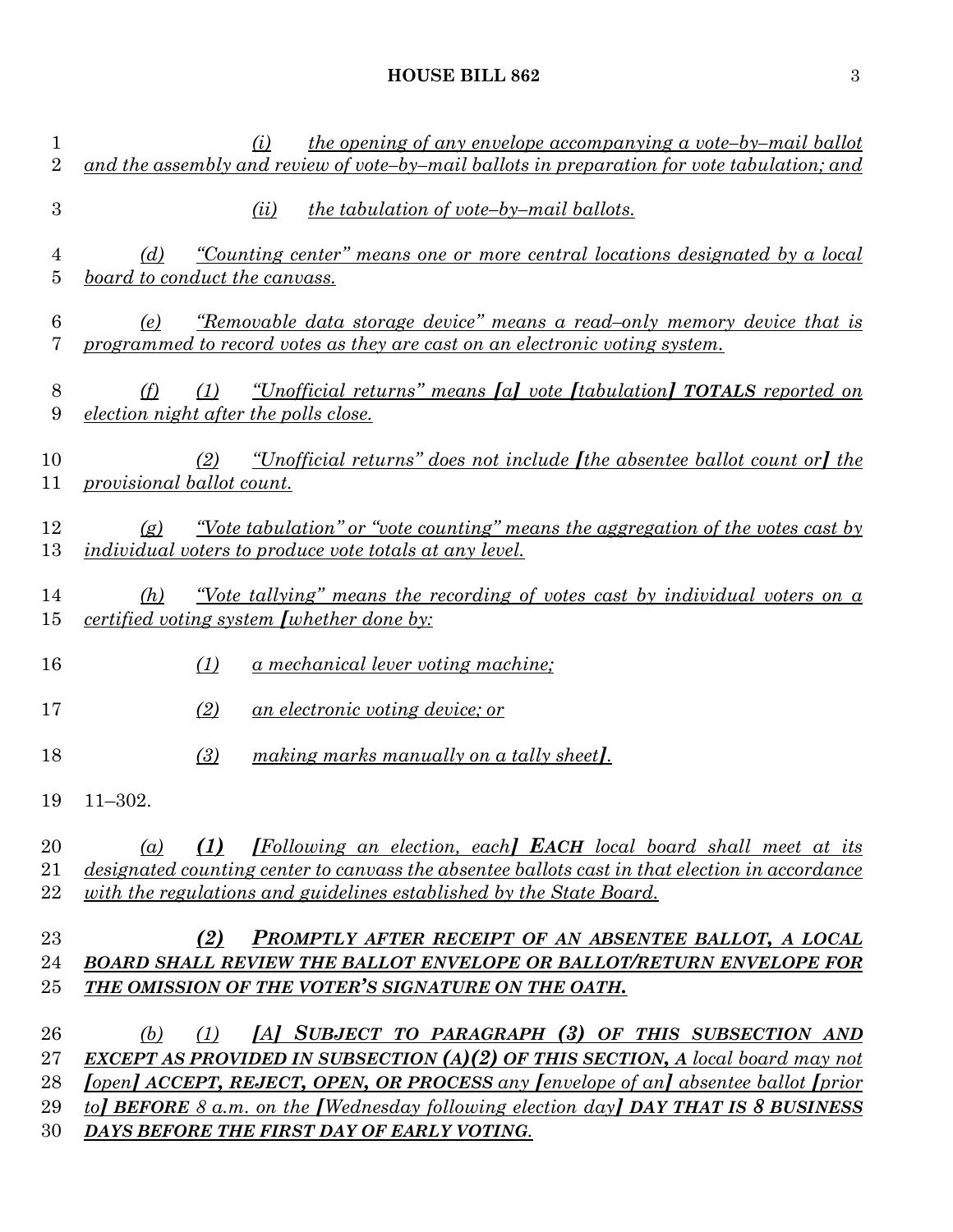|                                | <b>HOUSE BILL 862</b><br>$\overline{4}$                                                                                                                                                                                                                                   |
|--------------------------------|---------------------------------------------------------------------------------------------------------------------------------------------------------------------------------------------------------------------------------------------------------------------------|
| $\mathbf{1}$<br>$\overline{2}$ | (2)<br>A local board may not delay the commencement of the canvass to await<br><i>the receipt of late–arriving, timely absentee ballots.</i>                                                                                                                              |
| 3<br>4<br>5                    | (3)<br>A LOCAL BOARD OR AN EMPLOYEE OF A LOCAL BOARD MAY NOT<br>ABSENTEE BALLOT VOTE TOTALS BEFORE THE POLLS CLOSE ON<br><i><b>TABULATE</b></i><br><b>ELECTION DAY.</b>                                                                                                   |
| 6<br>7                         | <u>An absentee ballot shall be deemed timely received if it is received in</u><br>(c)<br>(1)<br>accordance with the regulations and guidelines established by the State Board.                                                                                            |
| 8<br>9                         | (2)<br><u>An absentee ballot that is received after the deadline specified by the</u><br>regulations and guidelines may not be counted.                                                                                                                                   |
| 10<br>11<br>12                 | <u>The State Board shall adopt regulations that reflect the policy that the</u><br>(1)<br>(d)<br>clarity of the intent of the voter is the overriding consideration in determining the validity<br><u>of an absentee ballot or the vote cast in a particular contest.</u> |
| 13<br>14<br>15                 | [A] SUBJECT TO $$11-303.2$ OF THIS SUBTITLE, A local board may<br>(2)<br>not reject an absentee ballot except by unanimous vote and in accordance with regulations<br>of the State Board.                                                                                 |
| 16                             | The local board shall reject an absentee ballot if:<br>(3)                                                                                                                                                                                                                |
| 17<br>18<br>19                 | the voter failed to sign the oath on the ballot envelope OR<br>(i)<br><b>BALLOT/RETURN ENVELOPE AND FAILED TO CORRECT THE OMISSION BEFORE 10</b><br>A.M. ON THE DAY THAT IS 10 DAYS AFTER ELECTION DAY;                                                                   |
| 20<br>21                       | <i>the local board received more than one ballot from the same</i><br>(ii)<br>individual for the same election in the same ballot envelope; or                                                                                                                            |
| 22<br>23<br>24                 | <i>the local board determines that an absentee ballot is intentionally</i><br>(iii)<br>marked with an identifying mark that is clearly evident and placed on the ballot for the<br>purpose of identifying the ballot.                                                     |
| 25<br>26                       | <b>THE</b><br><b>STATE</b><br><b>BOARD</b><br>(4)<br><b>SHALL</b><br><b>ADOPT</b><br>(I)<br><b>REGULATIONS</b><br><b>REQUIRING A LOCAL BOARD TO:</b>                                                                                                                      |
| 27<br>28<br>29<br>30           | AS SOON AS PRACTICABLE BUT NOT LATER THAN 3<br>1.<br>BUSINESS DAYS AFTER THE DATE ON WHICH IT WAS DETERMINED THAT A VOTER<br>FAILED TO SIGN THE OATH ON THE BALLOT ENVELOPE OR BALLOT/RETURN<br><b>ENVELOPE, NOTIFY THE VOTER OF THE FAILURE; AND</b>                     |
| 31<br>32                       | 2.<br>PROVIDE THE VOTER AN OPPORTUNITY TO CORRECT<br>THE OMISSION AND HAVE THE BALLOT COUNTED.                                                                                                                                                                            |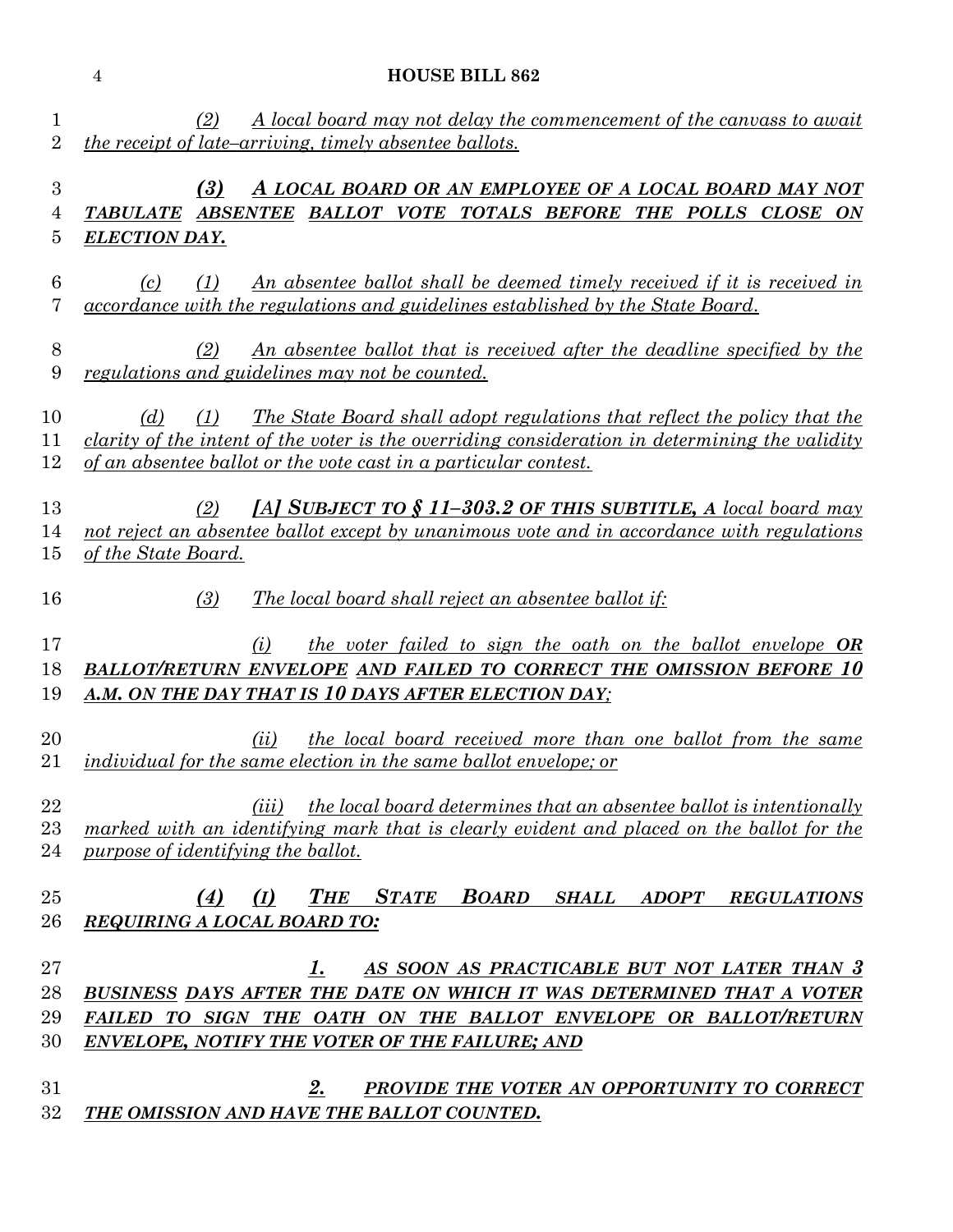| 1              | (II)                                              |                   | THE REGULATIONS UNDER THIS PARAGRAPH SHALL ALLOW                                                      |
|----------------|---------------------------------------------------|-------------------|-------------------------------------------------------------------------------------------------------|
| $\overline{2}$ | A VOTER TO:                                       |                   |                                                                                                       |
|                |                                                   |                   |                                                                                                       |
| 3              |                                                   |                   | SUPPLY A SIGNATURE TO<br>THE LOCAL BOARD<br>$\mathbf{I}$ .                                            |
| 4              |                                                   |                   | THROUGH A DIGITAL PICTURE MESSAGE SENT BY E-MAIL OR, BEGINNING JUNE 1,                                |
| $\overline{5}$ |                                                   |                   | 2023, MOBILE TELEPHONE, IF THE VOTER FAILED TO SIGN THE OATH ON THE BALLOT                            |
| 6              |                                                   |                   | <b>ENVELOPE OR BALLOT/RETURN ENVELOPE; AND</b>                                                        |
| 7              |                                                   |                   | 2.<br><b>CHOOSE</b><br><b>AMONG</b><br><b>MULTIPLE</b><br><b>METHODS</b><br>OF                        |
| 8              |                                                   |                   | COMMUNICATING WITH THE LOCAL BOARD TO CORRECT THE FAILURE TO SIGN THE                                 |
| 9              |                                                   |                   | OATH ON THE BALLOT ENVELOPE OR BALLOT/RETURN ENVELOPE, INCLUDING:                                     |
|                |                                                   |                   |                                                                                                       |
| 10             |                                                   |                   | А.<br>E-MAIL;                                                                                         |
|                |                                                   |                   |                                                                                                       |
| 11             |                                                   |                   | В.<br>A MAILED FORM;                                                                                  |
|                |                                                   |                   |                                                                                                       |
| 12             |                                                   |                   | $\mathbf{C}$ .<br>AN IN-PERSON VISIT TO THE LOCAL BOARD OFFICE;                                       |
| 13             | <b>AND</b>                                        |                   |                                                                                                       |
| 14             |                                                   |                   | BEGINNING JUNE 1, 2023, TEXT MESSAGE AND AN<br>D.                                                     |
| 15             | ACCESSIBLE ONLINE PORTAL.                         |                   |                                                                                                       |
|                |                                                   |                   |                                                                                                       |
| 16             | $\mathcal{I}(4)$                                  |                   | If the local board receives more than one legally sufficient ballot, in                               |
| 17             |                                                   |                   | separate envelopes, from the same individual, the local board shall:                                  |
|                |                                                   |                   |                                                                                                       |
| 18             | (i)                                               |                   | count only the ballot with the latest properly signed oath; and                                       |
|                |                                                   |                   |                                                                                                       |
| 19             | (ii)                                              |                   | <u>reject any other ballot.</u>                                                                       |
| 20             |                                                   |                   | (5) If the intent of the voter is not clearly demonstrated, the local board shall                     |
| $21\,$         | reject only the vote for that office or question. |                   |                                                                                                       |
|                |                                                   |                   |                                                                                                       |
| 22             | (6)                                               |                   | If an absentee voter casts a vote for an individual who has ceased to be                              |
| $23\,$         |                                                   |                   | <u>a candidate, the vote for that candidate may not be counted, but that vote does not invalidate</u> |
| 24             | <i>the remainder of the ballot.</i>               |                   |                                                                                                       |
| 25             | (e)                                               |                   | [At] BEGINNING AFTER THE POLLS CLOSE ON ELECTION DAY, AT the end                                      |
| 26             |                                                   |                   | of each day of canvassing, a local board shall prepare and release a report of the unofficial         |
| $27\,$         |                                                   |                   | <i>[results]</i> <b>RETURNS</b> of the absentee ballot vote tabulation.                               |
|                |                                                   |                   |                                                                                                       |
| 28             | $\Theta$<br>$\bigoplus$                           |                   | If the local board receives more than one legally sufficient                                          |
| 29             |                                                   |                   | ABSENTEE ballot, in separate envelopes, from the same individual, the local board shall:              |
|                |                                                   |                   |                                                                                                       |
| 30             |                                                   | $\overline{f(i)}$ | count only the [ballot with the latest properly signed oath]<br>$\ddagger$                            |
| 31             |                                                   |                   | <b>SUFFICIENT ABSENTEE BALLOT RECEIVED; and</b>                                                       |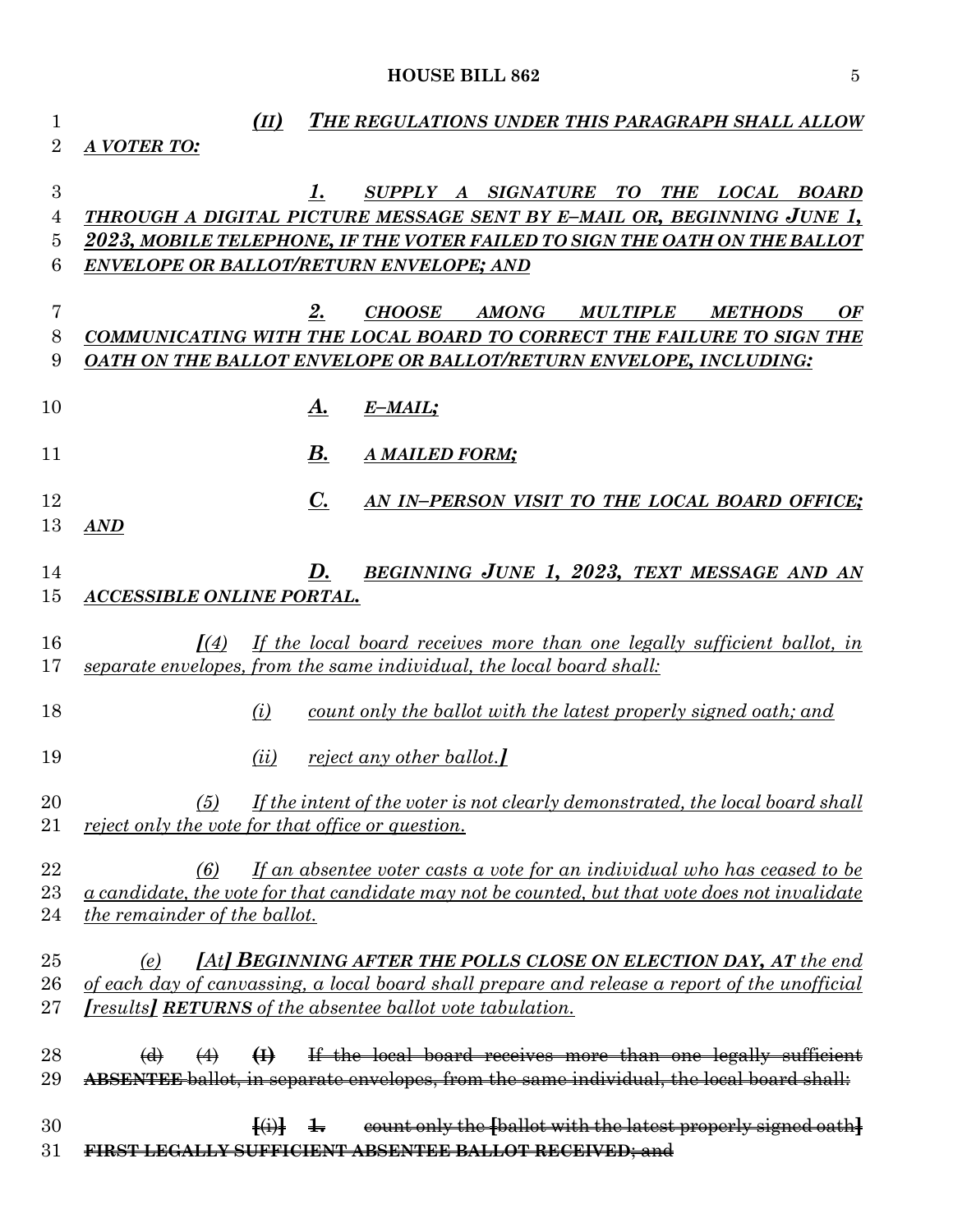| 1               | reject any other ABSENTEE ballot.<br>$\{\ddot{m}\}$ 2.                                                          |
|-----------------|-----------------------------------------------------------------------------------------------------------------|
| $\overline{2}$  | If the intent of the voter is not clearly demonstrated, the local<br>$\frac{1}{(5)}$ $(4)$                      |
| 3               | board shall reject only the vote for that office or question.                                                   |
|                 |                                                                                                                 |
| 4               | If an absentee voter casts a vote for an individual who has ceased<br>$\frac{1}{6}$                             |
| 5               | to be a candidate, the vote for that candidate may not be counted, but that vote does not                       |
| 6               | invalidate the remainder of the ballot.                                                                         |
| 7               | <b>EXCEPT AS PROVIDED IN SUBPARAGRAPH (III) OF THIS</b><br>H                                                    |
| 8               | <b>PARAGRAPH, IF THE LOCAL BOARD RECEIVES A LEGALLY SUFFICIENT ABSENTEE</b>                                     |
| 9               | BALLOT AND A PROVISIONAL BALLOT FROM THE SAME INDIVIDUAL, THE LOCAL                                             |
| 10              | <b>BOARD SHALL:</b>                                                                                             |
|                 |                                                                                                                 |
| 11              | $\pm$<br>COUNT THE ABSENTEE BALLOT; AND                                                                         |
| 12              | $\frac{9}{2}$                                                                                                   |
|                 | REJECT THE PROVISIONAL BALLOT.                                                                                  |
| 13              | IF THE LOCAL BOARD RECEIVES A LEGALLY SUFFICIENT<br>$H_{\text{H}}$                                              |
| 14              | ABSENTEE BALLOT AFTER A PROVISIONAL BALLOT FROM THE SAME VOTER HAS                                              |
| 15              | BEEN CANVASSED, THE LOCAL BOARD SHALL REJECT THE ABSENTEE BALLOT.                                               |
|                 |                                                                                                                 |
| 16              | $\frac{11 - 303}{5}$                                                                                            |
| 17              | The local board shall reject a provisional ballot if:<br>$\Theta$<br>$\left(\frac{2}{2}\right)$                 |
| 18              | pursuant to paragraph (4) of this subsection, the local board<br>$\Theta$                                       |
| 19              | determines that the individual who cast the provisional ballot is not qualified to vote that                    |
| $20\,$          | provisional ballot:                                                                                             |
| $\overline{21}$ |                                                                                                                 |
| 22              | $\overleftrightarrow{H}$<br>the individual failed to sign the oath on the provisional ballot<br>application; OR |
|                 |                                                                                                                 |
| $23\,$          | <b>EXCEPT AS PROVIDED IN <math>\frac{11-302(D)(4)(III)}{11}</math> OF THIS</b><br>$\overline{(\mathbf{iii})}$   |
| 24              | SUBTITLE, the individual cast more than one ballot for the same election; or                                    |
|                 |                                                                                                                 |
| $25\,$          | $(iv)$ the local board determines that a provisional ballot is                                                  |
| $26\,$          | intentionally marked with an identifying mark that is clearly evident and placed on the                         |
| 27              | ballot for the purpose of identifying the ballot.                                                               |
| 28              | <u>11–303.</u>                                                                                                  |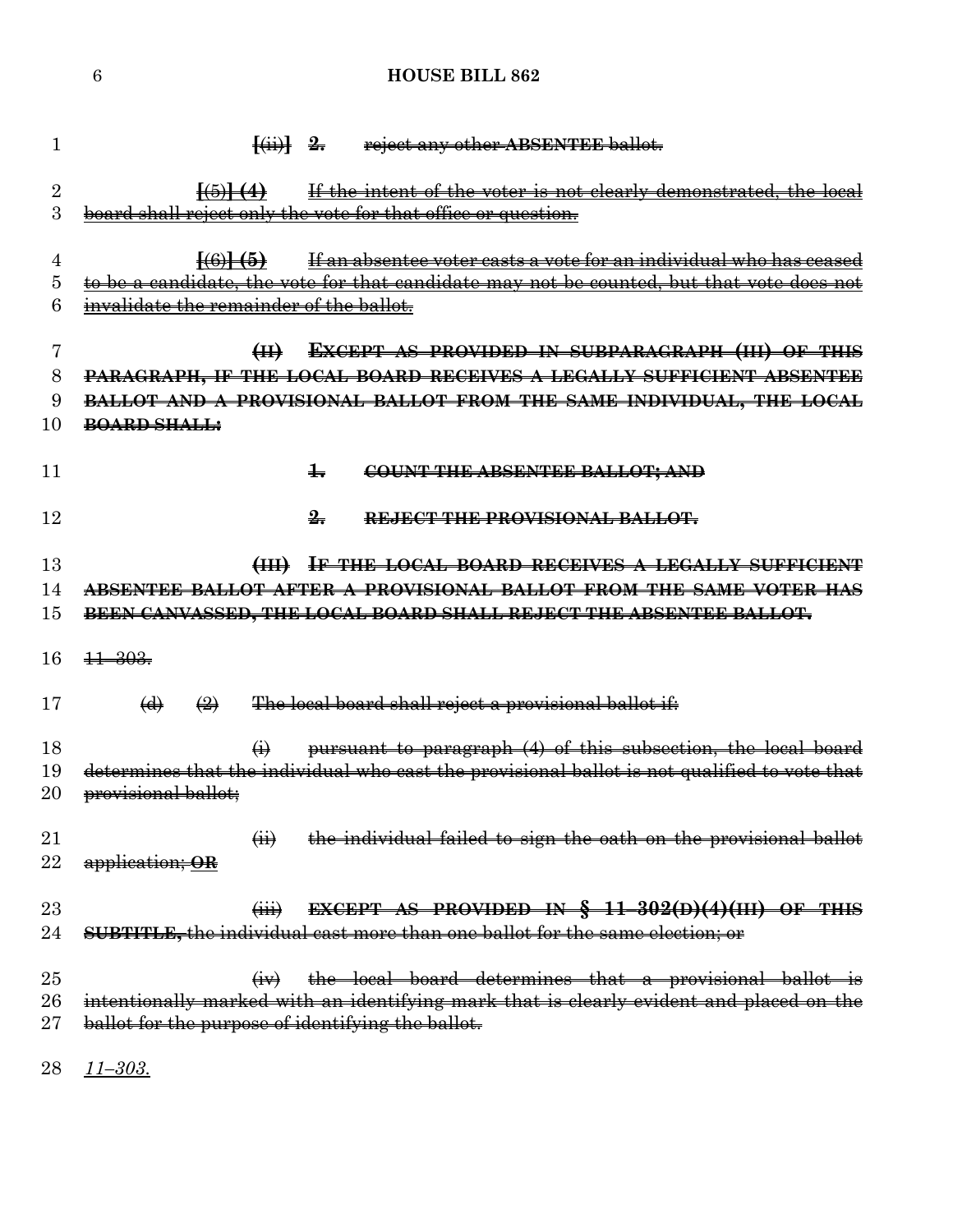| 1<br>$\overline{2}$ | [A] SUBJECT TO $\S$ 11-303.2 OF THIS SUBTITLE, A local board may<br>(d)<br>(1)<br>not reject a provisional ballot except by unanimous vote and in accordance with regulations                                                                   |
|---------------------|-------------------------------------------------------------------------------------------------------------------------------------------------------------------------------------------------------------------------------------------------|
| 3                   | of the State Board.                                                                                                                                                                                                                             |
| 4                   | <i>The local board shall reject a provisional ballot if:</i><br>(2)                                                                                                                                                                             |
| 5<br>6<br>7         | pursuant to paragraph (4) of this subsection, the local board<br>(i)<br>determines that the individual who cast the provisional ballot is not qualified to vote that<br><i><u>provisional ballot;</u></i>                                       |
| 8<br>9              | the individual failed to sign the oath on the provisional ballot<br>(ii)<br>application; OR                                                                                                                                                     |
| 10                  | <i><u>Ithe individual cast more than one ballot for the same election; or</u></i><br>( <i>iii</i> )                                                                                                                                             |
| 11<br>12<br>13      | (iv)] the local board determines that a provisional ballot is<br>intentionally marked with an identifying mark that is clearly evident and placed on the<br><u>ballot for the purpose of identifying the ballot.</u>                            |
| 14<br>15            | If the intent of the voter with respect to a particular contest is not clearly<br>(3)<br>demonstrated, the local board shall reject only the vote for that contest.                                                                             |
| 16<br>17            | For the purposes of this section, an individual is qualified to vote the<br>(4)<br>provisional ballot cast if the local board determines that:                                                                                                  |
| 18                  | (i)<br><u>the individual is registered in the State</u> ;                                                                                                                                                                                       |
| 19<br>20<br>21      | if the provisional ballot was cast because the voter failed to<br>(ii)<br>provide required identification, the individual who cast the provisional ballot has met the<br><i>identification requirements established by the State Board; and</i> |
| 22<br>23<br>24      | if the provisional ballot was cast during a period covered by a<br>(iii)<br>court order or other order extending the time for closing the polls, the order has not been<br><i>invalidated by a subsequent court order.</i>                      |
| 25                  | <u>11–303.2.</u>                                                                                                                                                                                                                                |
| 26<br>27            | IF A LOCAL BOARD RECEIVES MORE THAN ONE BALLOT, IN SEPARATE<br>ENVELOPES, FROM THE SAME INDIVIDUAL, THE LOCAL BOARD SHALL:                                                                                                                      |
| 28<br>29            | <b>(1)</b><br>COUNT THE FIRST BALLOT FROM THE INDIVIDUAL THAT IS<br>DETERMINED TO BE LEGALLY SUFFICIENT; AND                                                                                                                                    |
| 30                  | (2)<br>REJECT ANY OTHER BALLOT.                                                                                                                                                                                                                 |
| 31                  | $11 - 402.$                                                                                                                                                                                                                                     |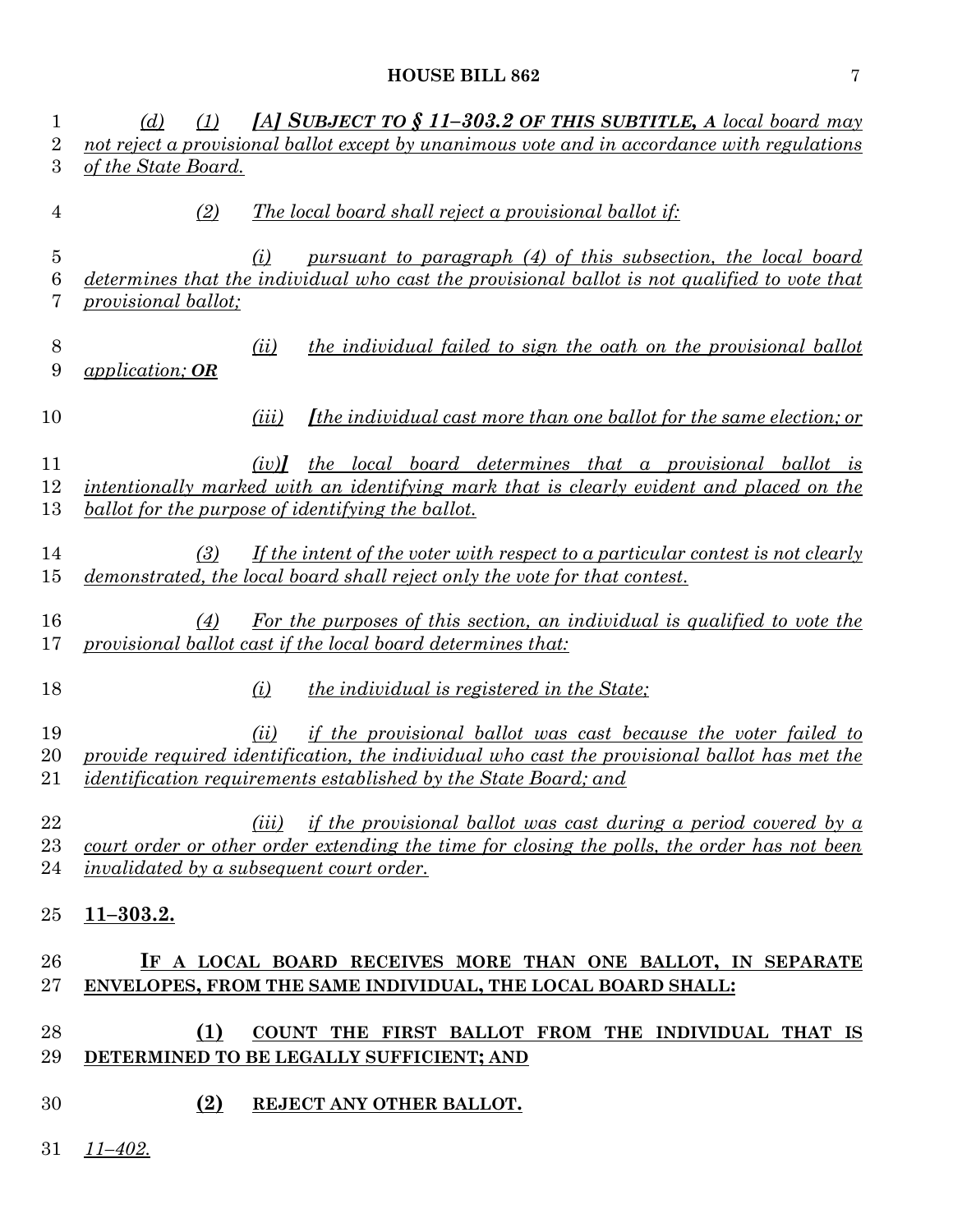| 1              | Unless otherwise provided by the Maryland Constitution, and Jexcept as<br>(a)                                                                                |  |  |  |  |  |
|----------------|--------------------------------------------------------------------------------------------------------------------------------------------------------------|--|--|--|--|--|
| $\overline{2}$ | provided in SUBJECT TO subsection (b) of this section, each board of canvassers shall                                                                        |  |  |  |  |  |
| 3              | prepare a statement of election results (by precinct) for each candidate or question voted on<br>at the election and declare:                                |  |  |  |  |  |
| 4              |                                                                                                                                                              |  |  |  |  |  |
| $\overline{5}$ | who is elected or nominated for office:<br>(1)                                                                                                               |  |  |  |  |  |
| 6              | (i)<br><i>in county government; or</i>                                                                                                                       |  |  |  |  |  |
| 7<br>8         | for any other office voted for only within that county, if the<br>(ii)<br><i>certificate of candidacy for that office was issued by the local board; and</i> |  |  |  |  |  |
| 9              | (2)<br>whether <u>or not a question is adopted or approved</u> .                                                                                             |  |  |  |  |  |
| 10             | <u>The statement prepared by the board of canvassers under SUBSECTION (A) OF</u><br>(b)                                                                      |  |  |  |  |  |
| 11             | this section <i>[may not]</i> SHALL report the EARLY, absentee, AND PROVISIONAL vote                                                                         |  |  |  |  |  |
| 12             | separately <i>(by precinct)</i> .                                                                                                                            |  |  |  |  |  |
|                |                                                                                                                                                              |  |  |  |  |  |
| 13             | Each local board shall publish a sufficient number of copies of the complete<br>I(c)                                                                         |  |  |  |  |  |
| 14             | election results, tabulated by precinct, and shall make the copies available to the public at                                                                |  |  |  |  |  |
| 15             | cost.                                                                                                                                                        |  |  |  |  |  |
|                |                                                                                                                                                              |  |  |  |  |  |
| 16             | In addition to the statement of election results specified under<br>J(d)J(C)<br>(1)                                                                          |  |  |  |  |  |
| 17             | subsection (a) of this section, the State Board shall make available in an electronic format a                                                               |  |  |  |  |  |
| 18             | report of election results for each candidate or question voted on at the election:                                                                          |  |  |  |  |  |
| 19             | INCLUDING THE<br>(i)<br>EARLY. ABSENTEE.<br><b>AND</b><br>$b\gamma$<br><i>precinct</i> ,                                                                     |  |  |  |  |  |
| 20             | <b>PROVISIONAL VOTE:</b>                                                                                                                                     |  |  |  |  |  |
|                |                                                                                                                                                              |  |  |  |  |  |
| 21             | by State legislative district, including any subdistrict;<br>(ii)                                                                                            |  |  |  |  |  |
| 22             | by county legislative district; and<br>(iii)                                                                                                                 |  |  |  |  |  |
| $23\,$         | for each county as a whole.<br>(iv)                                                                                                                          |  |  |  |  |  |
| 24             | The State Board may make the report specified under paragraph (1) of<br>(2)                                                                                  |  |  |  |  |  |
| 25             | <i>this subsection available to the public at cost.</i>                                                                                                      |  |  |  |  |  |
|                |                                                                                                                                                              |  |  |  |  |  |
| 26             | SECTION 2. AND BE IT FURTHER ENACTED, That, notwithstanding $\S$                                                                                             |  |  |  |  |  |
| 27             | $11-302(b)(3)$ of the Election Law Article, as enacted by Section 1 of this Act, only during the                                                             |  |  |  |  |  |
| 28             | 2022 statewide primary election, a local board of elections or an employee of a local board:                                                                 |  |  |  |  |  |
| 29<br>30       | may tabulate absentee ballot vote totals before the polls close on election<br>(1)<br>$day$ ; and                                                            |  |  |  |  |  |
|                |                                                                                                                                                              |  |  |  |  |  |